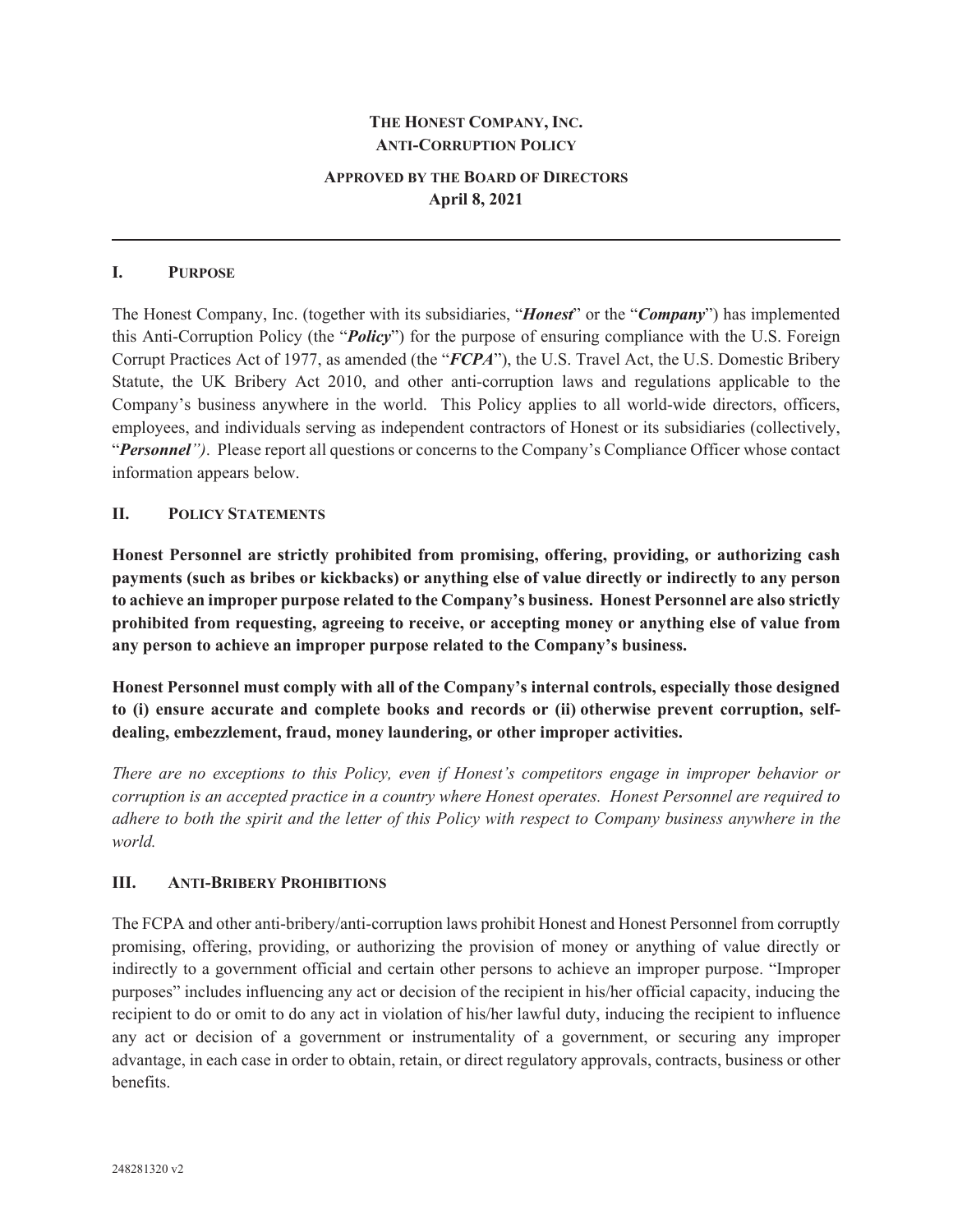The FCPA prohibits improper payments provided to officials of governments, state-affiliated entities, and political parties outside the United States. However, the provision of improper benefits to government or private-sector recipients within the United States will violate U.S. domestic bribery statutes and may result in breaches of the FCPA's accounting provisions, as discussed further below.

In addition to the United States, many other countries have promulgated their own anti-bribery legislation. Most of those countries prohibit making improper payments to government and private-sector recipients within their borders. However, several countries have also adopted legislation similar to the FCPA that prohibit improper payments outside those countries. The existence of all of these laws means that there is potential for a company or an individual to face liability in several countries for the same single act of corruption. One of the leading anti-corruption laws other than the FCPA is the UK Bribery Act 2010. *Attachment 1* contains an overview of that law.

*Given the broad prohibitions under the FCPA and other anti-corruption laws, this Policy prohibits bribes, kickbacks, and the provision of other improper benefits and advantages to any person, entity, or organization, including, but not limited to, employees, officials, representatives, or agencies of any* 

- x *government (U.S. or foreign);*
- x *state-owned or affiliated entity, including, but not limited to, a state hospital, research institution, utility, public university, or sovereign wealth fund;*
- x *public international organization such as the United Nations or the World Bank;*
- *political party, including the party itself as well as candidates for public office;*
- x *non-governmental organization; or*
- x *private-sector company.*

*This Policy prohibits Honest Personnel from providing bribes or other improper benefits to any person for any of the following purposes:* 

- x *the award of a contract or other business;*
- x *the issuance or renewal of a concession, license, or business, construction, or other permit or registration (including an export permit);*
- x *an impermissible reduction in duties or other taxes;*
- the successful filing of a patent, trademark, or other intellectual property application;
- x *avoiding mandatory inspections;*
- x *obtaining a favorable fire, environmental, or other inspection certificate even though applicable requirements have not been satisfied;*
- **•** securing a favorable court decision, even if the facts or circumstances do not support such a *result; or*
- x *the grant of some other improper advantage.*

A violation of this Policy can occur even if the bribe fails to achieve the purpose for which it was intended. This means that a person can violate this Policy if that person provides an improper payment or benefit to a recipient and the recipient does not grant any business or other advantage in return. In addition, the mere offer or promise of a bribe or other improper benefit is sufficient to cause a violation. All of the anti-bribery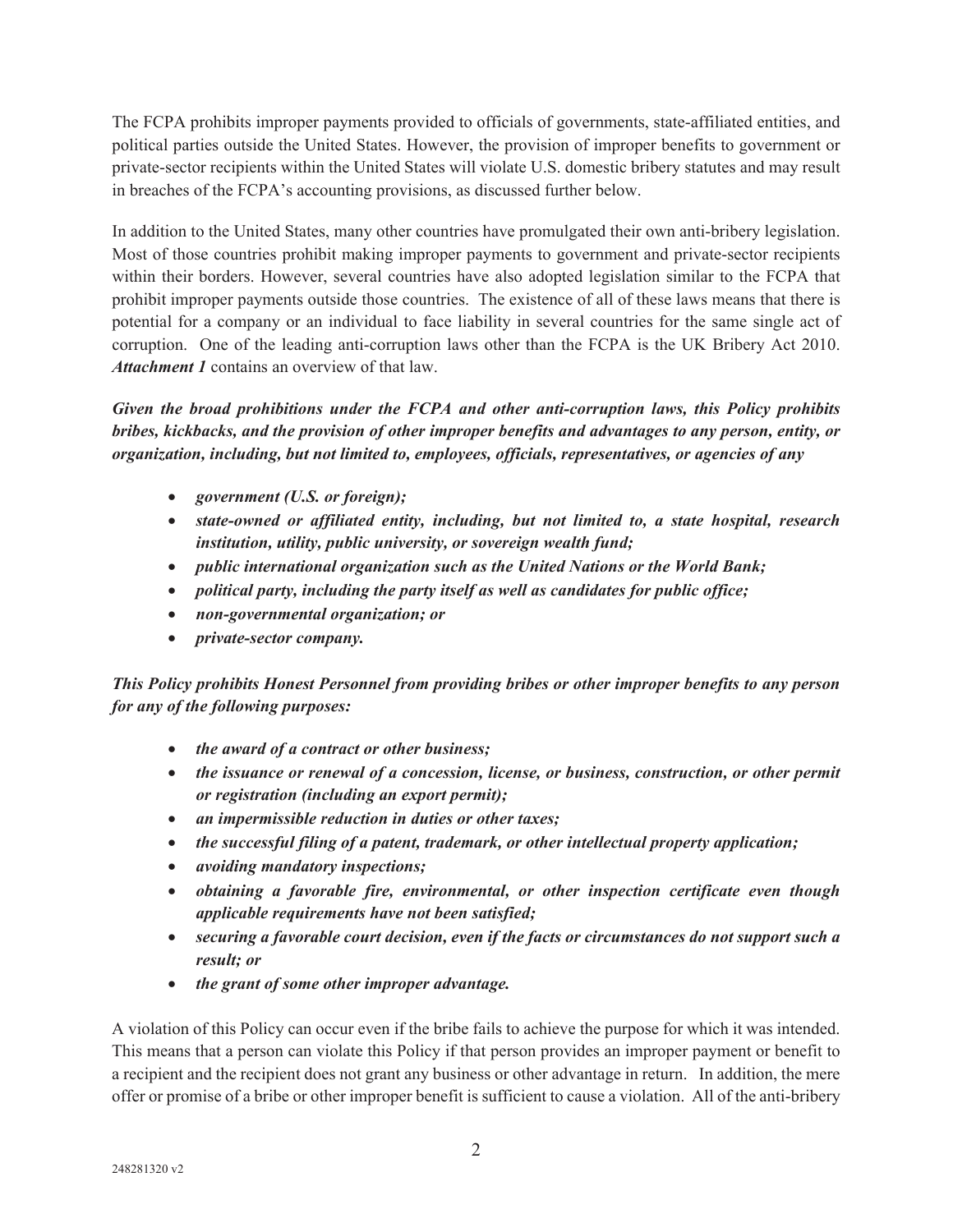prohibitions contained in this Policy apply irrespective of whether one uses Company funds or personal funds to finance improper payments or other benefits.

This Policy also prohibits Honest Personnel from soliciting or accepting bribes, kickbacks, or other improper payments/benefits from the Company's vendors or other persons in relation to Honest's business. For instance, a violation of this Policy will occur if you cause the Company to overpay a vendor and that vendor then shares all or a portion of that overpayment with you.

This Policy requires Honest Personnel to adhere to high ethical standards and to comply with all applicable laws in the course of performing services for the Company. FCPA and other anti-corruption violations typically involve circumstances that also result in violations of other laws, including those that address money laundering, embezzlement, fraud, export controls, and sanctions/embargoes. Guilty persons can face multiple charges based on the same set of facts.

# **IV. ACCOUNTING REQUIREMENTS**

Honest adheres to the FCPA's accounting requirements. Specifically, Honest must maintain books, records, and accounts which, in reasonable detail, accurately and fairly reflect the Company's transactions, expenses, and asset dispositions. Honest is also committed to maintaining a system of internal accounting controls to provide reasonable assurances that transactions are properly authorized by management, executed, and recorded. This means that Company Personnel must comply with Honest's internal controls and avoid unauthorized activities or expenses. Honest Personnel must also cooperate with the Company's periodic audits and other efforts to ensure that Honest's internal controls are being observed.

Violations of the above accounting standards can occur if one conceals bribes or falsify other transactions or expenses, even if they are not related to a bribe, in Honest's ledgers or other records. Also, there is no materiality standard. This means that even small misreported amounts may result in violations.

The U.S. and other governments actively enforce the accounting requirements discussed above. In some cases, they have caused companies to pay hundreds of millions of dollars in fines and penalties for violating those requirements. *Attachment 2* contains examples of potential accounting violations. Honest Personnel must ensure that they remain in compliance with these requirements.

## **V. FACILITATION PAYMENTS**

This Policy prohibits all corrupt payments or benefits, including so-called grease, speed or facilitation payments, provided to government officials in their personal capacity to expedite or secure routine government actions (collectively, "*Facilitation Payments*"). Facilitation Payments include payments to a government official to expedite routine and nondiscretionary activities, such as processing permit and license applications, scheduling inspections, and/or providing infrastructure services (*e.g.*, water, electricity mail). The Company strictly prohibits the offer, promise, or provision of Facilitation Payments to any U.S. or foreign local or federal government official, as they can violate anti-corruption laws and regulations and the accounting requirements described above.

Please note that in some cases, government agencies may impose *official* fees that may be paid directly in the name of a governmental entity or enterprise itself, as set out in published fee schedules or other official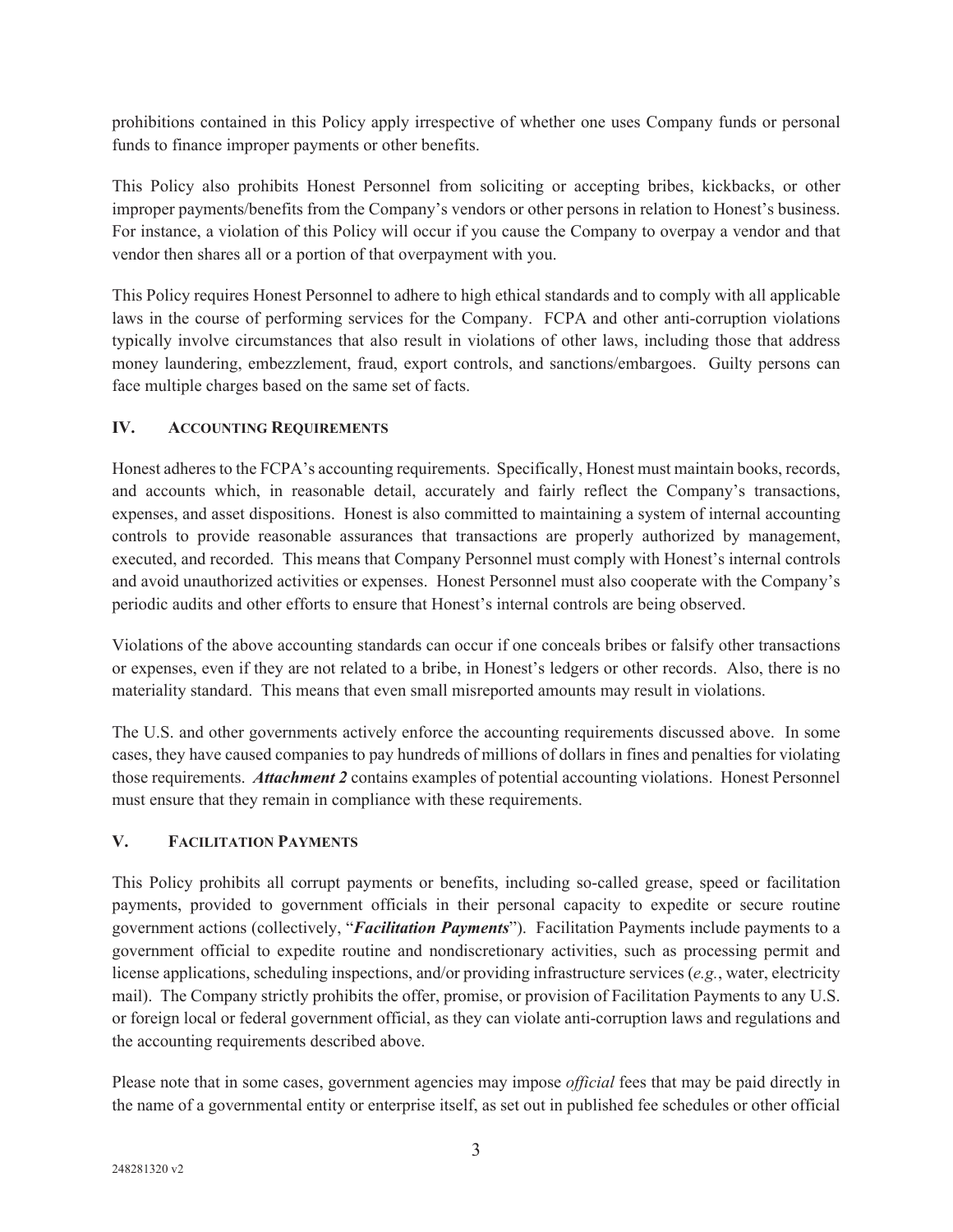documents. These *official* government fees can be paid to expedite passports, licenses, or other services, provided that they are deposited in the treasury of a government, an official government receipt is collected, and the expense is accurately recorded in the Company's books and records. However, Facilitation Payments provided for the benefit of government officials in their *personal* capacity (*i.e.*, are not deposited in an official treasury account belonging to a government) will violate this Policy.

## **VI. INTERMEDIARIES AND BUSINESS PARTNERS**

This Policy prohibits the provision of bribes or other improper benefits directly as well as indirectly through third parties whether in or outside the United States. This risk can arise in cases where the Company works with agents, consultants, representatives, lobbyists, suppliers/vendors, resellers, distributors, brokers, contractors, advisors, other business partners, or anyone else that performs services for or on behalf of the Company (collectively "*Intermediaries*").

In certain cases, Honest and Honest Personnel can be held liable under the FCPA and other laws *even if* one does not expressly authorize an Intermediary to engage in corruption, but they do so anyway. This can occur if Honest Personnel (i) have actual knowledge or a firm belief that a person will engage in corruption or (ii) consciously disregard, deliberately ignore, or are willfully blind to the Intermediary's corrupt or improper practices.

Given these risks, this Policy forbids Honest Personnel from using or paying any Intermediary responsible for government interactions on Honest's behalf unless (i) appropriate anti-corruption due diligence is performed and confirms that the Intermediary does not have a history or reputation for corruption or similar wrong doing, and (ii) the Intermediary has executed a written agreement containing anti-corruption compliance clauses. Please confer with Honest's Compliance Officer on appropriate due diligence measures and anti-corruption clauses.

Throughout any relationship with an Intermediary, the Company must monitor their performance to ensure that they do not engage in activities that raise FCPA or corruption concerns. The Compliance Officer can provide guidance on the types of red flags that one should monitor before and after engaging an Intermediary.

This Policy requires Honest Personnel to notify the Compliance Officer if they learn of any Honest Intermediary that engages in corrupt or other improper practices. Also, all payments to Intermediaries or other vendors must be accurately reported in Honest's books and records in accordance with the accounting requirements discussed in Section IV. above.

## **VII. GIFTS AND HOSPITALITIES**

The FCPA and other laws prohibit the provision or acceptance of money or things of value for corrupt or improper purposes. A violation of this prohibition is likely in instances where personal benefits are given or accepted in the course of negotiation or tender bid. However, reasonably priced gifts, meals, entertainment, travel, and other benefits provided for non-corrupt business promotion or goodwill purposes may be permissible under the FCPA and other anti-corruption laws in certain cases. For instance, a plastic pen, a t-shirt, a coffee mug, a paper weight, or a cap of moderate value and embossed with the Company's logo will generally not violate the FCPA. However, a fur coat, a car, or a vacation will raise FCPA and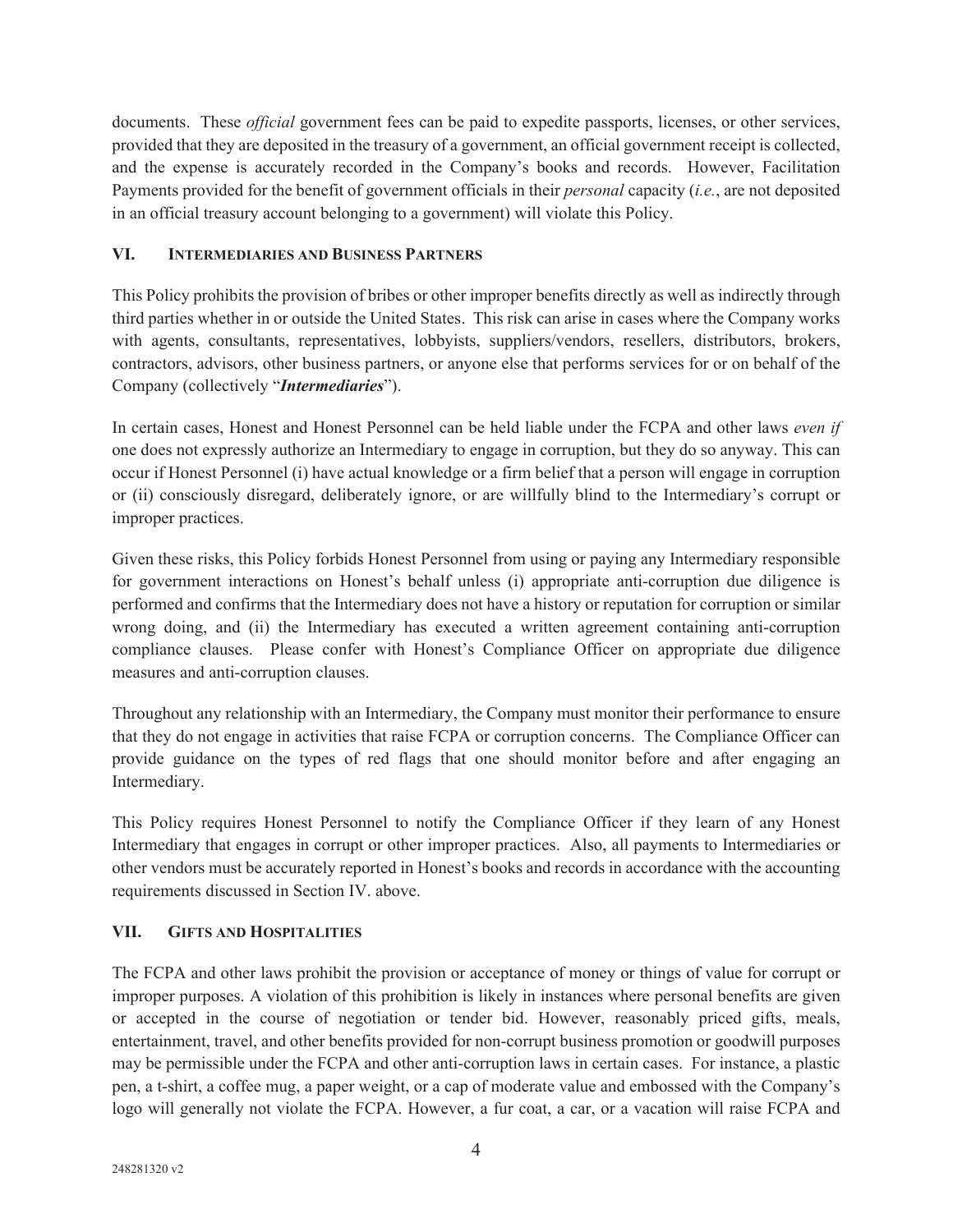other anti-corruption concerns, especially if such benefits are provided to a government official or other person who is responsible for making decisions in relation to Honest's business.

In addition to complying with the FCPA, the provision of a gift or other benefit must not violate local laws or policies that apply in the country where the recipient of the benefit is located. Some countries impose express limits on the value of gifts/benefits that a recipient can accept; other countries ban such gifts/benefits altogether even if given with no corrupt or improper intention.

Honest Personnel must obtain the approval of the Compliance Officer prior to providing gifts, meals, travel benefits, and other hospitalities to employees, officials, or agents of any government, political party, stateowned entity, or public international organization. The Compliance Officer will help determine whether the provision of the benefit is permissible under the FCPA and local law. If the expense is approved, its value and business purpose must be recorded accurately in Honest's books records. Cash gifts and gifts cards or gift certificates that can be easily converted into cash are strictly prohibited.

## **VIII. POLITICAL AND CHARITABLE CONTRIBUTIONS**

Contributions to non-U.S. political parties can raise significant concerns under both the FCPA and local laws. It is possible that government benefits could be tied to political contributions and trigger scrutiny and prosecution by U.S. enforcement agencies. Also, some countries may restrict companies and individuals from other nations from making political contributions. Honest generally prohibits Company-financed contributions to non-U.S. political parties or candidates in relation to Honest's business. The Compliance Officer can provide further guidance on this matter if necessary.

Honest may make charitable donations. However, special care must be taken to ensure that the charity or organization is legitimate and such contributions are not provided to any organization at the suggestion of any person in exchange for business or other improper advantage. Honest Personnel must confer with, and obtain the written permission of, the Compliance Officer prior to making contributions to charities with respect to the Company's business. All donations and contributions must be transparent. The recipient's identity and planned use of the donation must be clear and the reason for and purpose of the donation must be justifiable and documented. In addition, all approved contributions must be accurately recorded in Honest's books and records.

## **IX. OTHER ACTIVITIES**

Corruption concerns can arise in a number of other cases including, but not limited to (i) joint ventures or teaming arrangements with public or private-sector partners; and (ii) mergers and acquisitions, especially if the target business has significant government interactions or an international profile. Please confer with the Compliance Officer before engaging in these types of activities to ensure that appropriate anticorruption compliance measures are observed.

## **X. VIOLATIONS AND CONSEQUENCES**

A violation of this Policy will result in appropriate disciplinary action, including demotion, reassignment, additional training, probation, suspension, or even termination.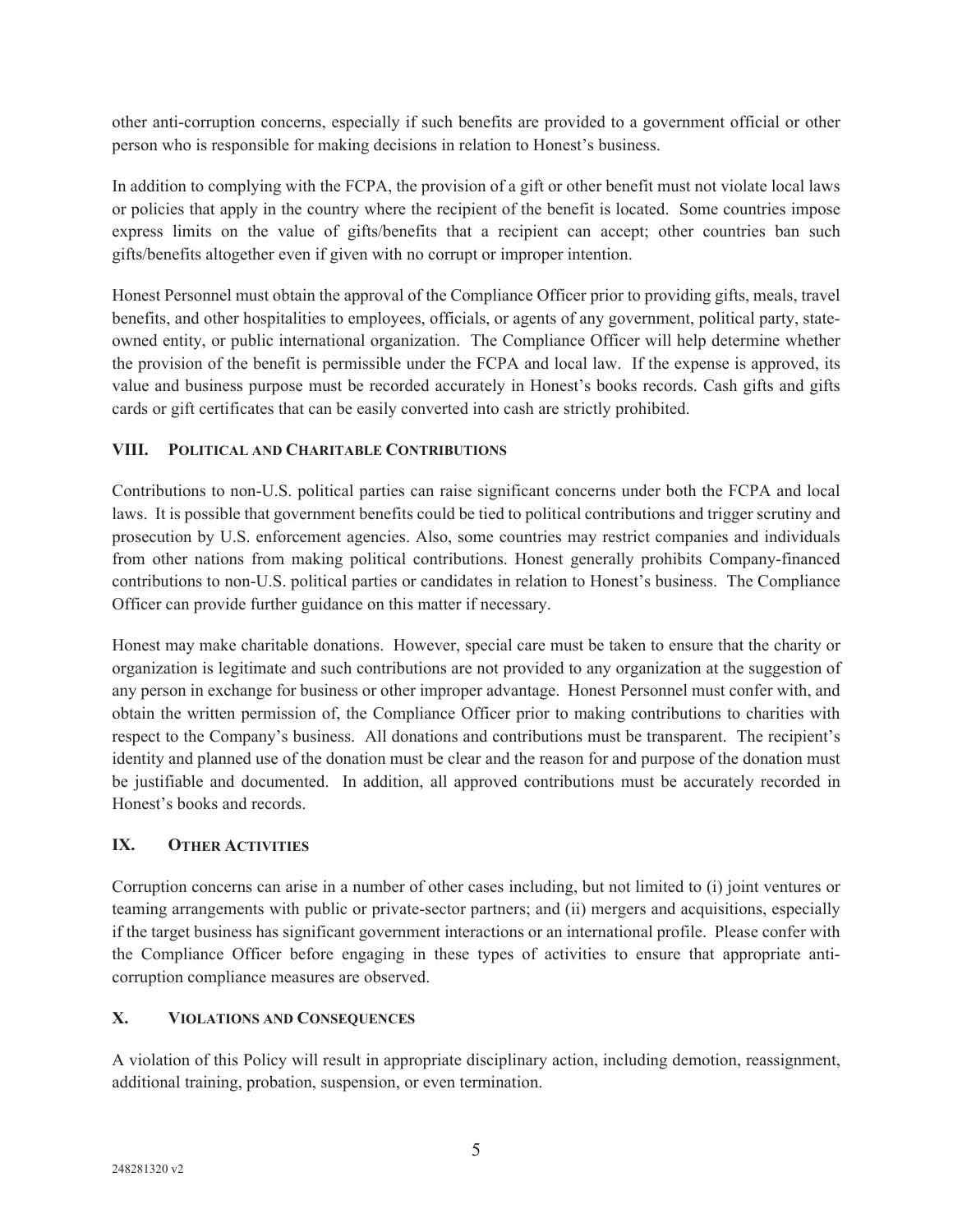The FCPA is a criminal statute. Both Honest and Honest Personnel may be subject to substantial fines and penalties for violating the FCPA and other anti-corruption laws. In serious cases, individuals may face imprisonment for up to five years for each FCPA anti-bribery violation and up to 20 years for each FCPA accounting violation. In addition, a company may face suspension or debarment from government contracts, the loss of U.S. export privileges, and certain other consequences. These results can be devastating to Honest's business.

Anti-corruption enforcement has significantly increased in the United States. In addition, a number of other countries have strengthened their laws on this matter. This means that the Company can face liability across multiple jurisdictions for the same corrupt act.

## **XI. TRAINING AND CERTIFICATION**

All relevant personnel, as determined by the Compliance Officer, must undergo anti-corruption training provided by Honest. The nature, content, and frequency of that training will be determined by the Compliance Officer.

Please sign the certificate that appears in *Attachment 3* after you have read this Policy. Honest may require Company Personnel to recertify compliance with this Policy on a periodic basis.

## **XII. STATUS**

This Policy does not form part of any employment contract with you and may be amended at any time. This Policy should be read in conjunction with Honest's other policies and procedures.

### **XIII. REPORTING/QUESTIONS**

Honest Personnel have an affirmative obligation to report all violations of this Policy to the Compliance Officer as follows:

# **GENERAL COUNSEL OR CHIEF PEOPLE OFFICER (424) 603-2060 OR (310) 857-5053 LEGAL@THEHONESTCOMPANY.COM OR HR@THEHONESTCOMPANY.COM**

Reports may also be submitted anonymously by using Honest's hotline number (844) 600-0052 or by email to legal@thehonestcompany.com or hr@thehonestcompany.com. However, we encourage you to consider revealing your identity so that we can properly follow up and investigate alleged violations. Honest will ensure that appropriate confidentiality measures are taken and will not retaliate against any individual for reporting violations in good faith.

Honest Personnel must also notify the Compliance Officer of any corrupt, improper, illegal, or other unusual requests for payments or other benefits made by customers, Intermediaries, vendors, business partners, or government officials. This will enable Honest to explore options to achieve its business goals without having to interact with such persons or provide improper benefits.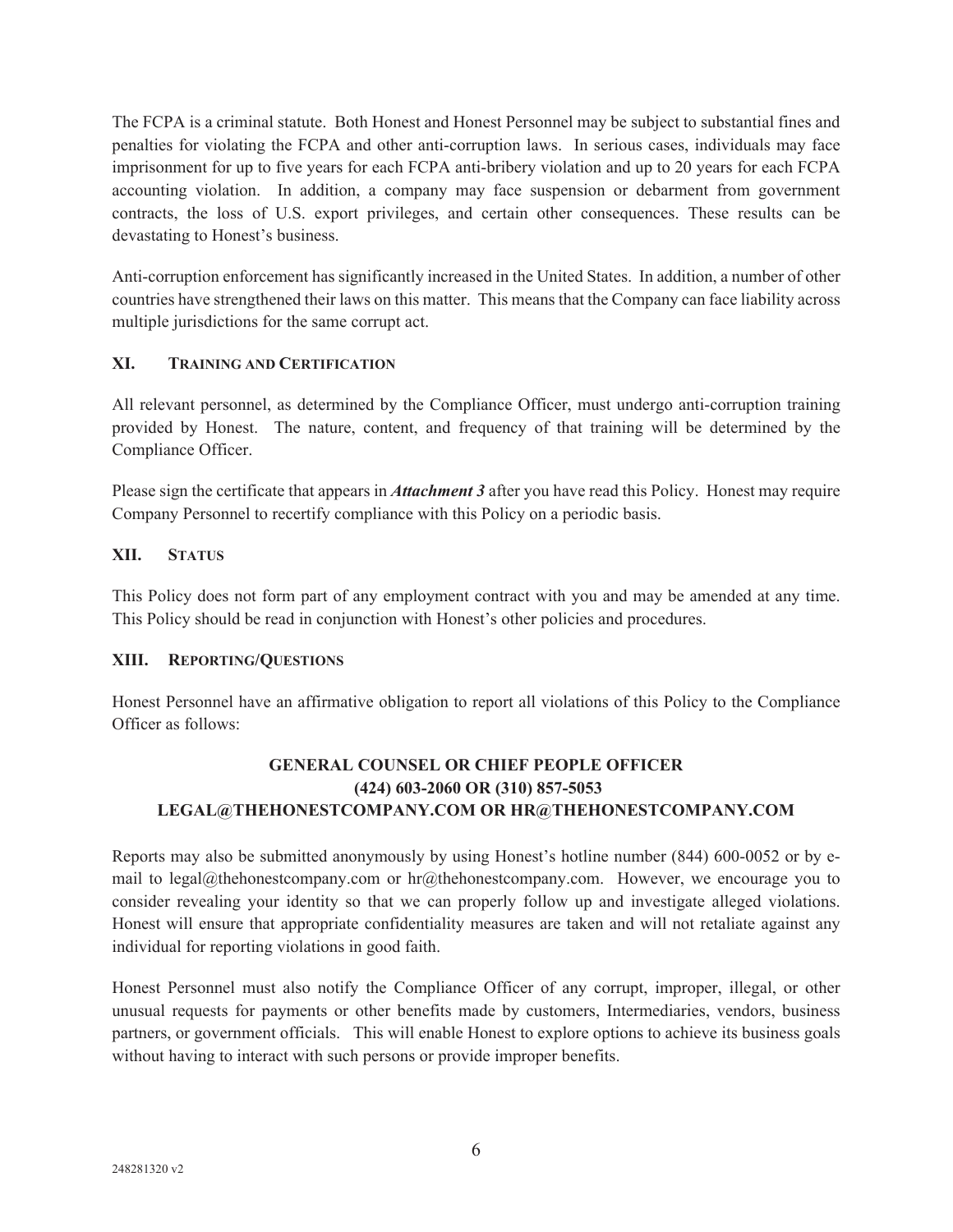#### **ATTACHMENT 1**

#### **THE UK BRIBERY ACT 2010**

Among various matters, the UK Bribery Act 2010 (the "UKBA") prohibits individuals and entities from offering, promising, or giving (directly or indirectly through a third party) a financial or other advantage to a recipient with (i) the intention that the advantage induce the recipient to perform improperly a relevant function or activity or to reward a person for the improper performance of such function or activity, or (ii) the knowledge or belief that the acceptance of the advantage would itself constitute an improper performance of a relevant function or activity. A violation of the UKBA will occur irrespective of whether the recipient of an improper payment or advantage is a government official or an employee of a privatesector entity.

The UKBA contains four principal offenses as follows: (i) offering, promising, or giving of a bribe to another person (Section 1); (ii) requesting, agreeing to receive, or accepting a bribe (Section 2); (iii) bribery of a foreign (non-UK) public official (Section 6); and (iv) failure by certain commercial organizations to prevent Section 1 or 6 bribery offenses by their associated persons (including employees, contractors, Intermediaries, or anyone else performing services for or on behalf of a company) of any nationality anywhere in the world (Section 7). The UKBA provides a statutory defense to a Section 7 violation for companies that can demonstrate that they had in place adequate systems and controls designed to prevent offenses under UKBA.

Courts in the United Kingdom exercise broad jurisdiction over UK as well as non-UK persons who commit UKBA offenses. Although Honest does not currently maintain a UK subsidiary, there could be circumstances where Honest's non-UK entities and employees could be subject to UKBA jurisdiction.

Under the UKBA, individuals guilty of bribery may be subject to imprisonment for up to 10 years and/or subject to a fine of an unlimited amount. Commercial organizations guilty of bribery or failure to prevent bribery may also be subject to a fine of an unlimited amount as well as debarment from government contracts. In addition, UKBA offenses could result in violations of other laws such as the UK Proceeds of Crime Act 2002, which contains the UK's principal money laundering offenses.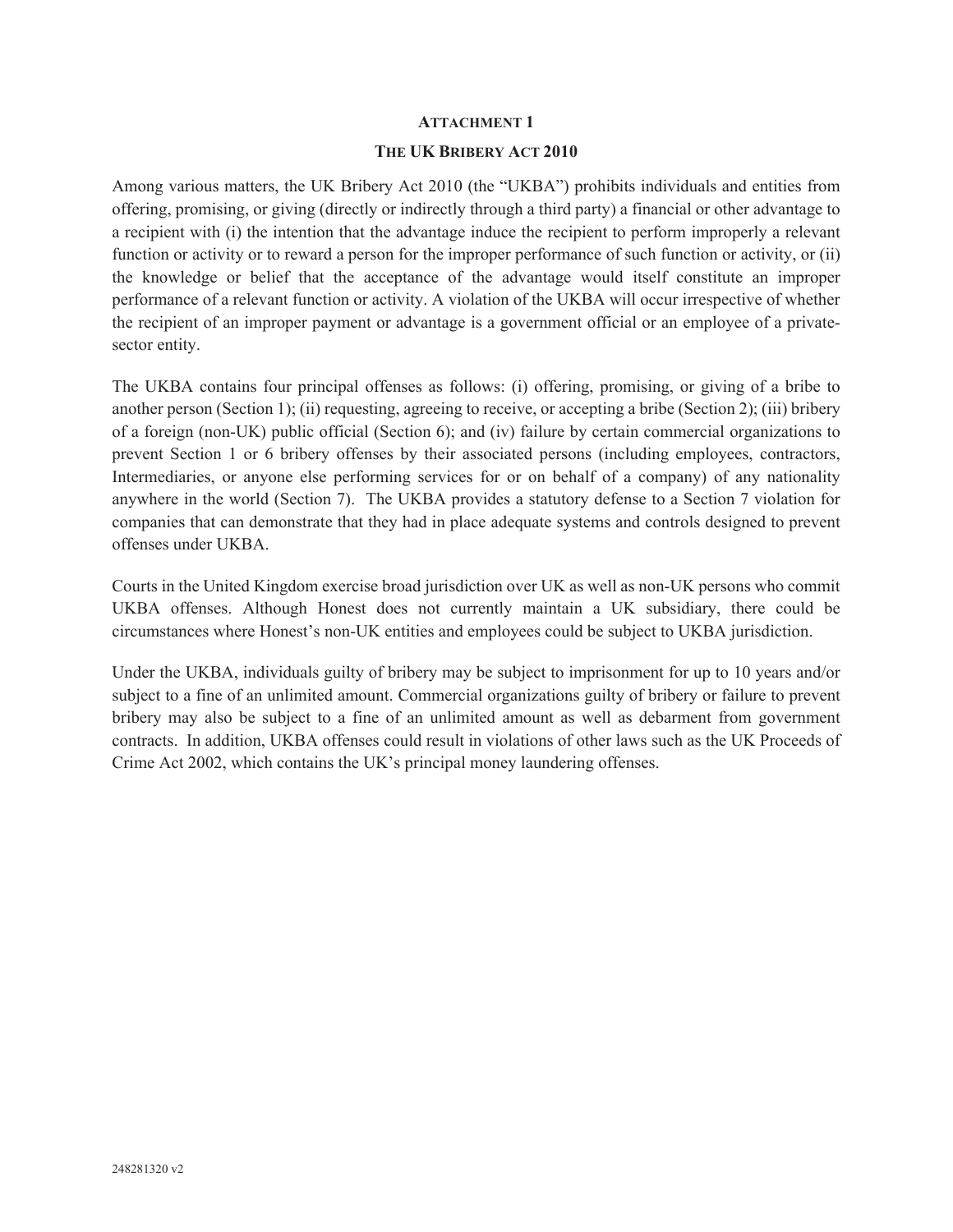#### **ATTACHMENT 2**

#### **FCPA ACCOUNTING REQUIREMENTS**

Set forth below are examples of potential FCPA accounting violations. Please note that this is not an exhaustive list.

- A company fails to record a transaction in its books in a manner that permits the preparation of financial statements in conformity with GAAP or other acceptable criteria.
- Records state that a payment was made to person A, when in reality it was made to person B.
- The records accurately describe the recipient and the purpose of the payment, but misrepresent the amounts involved.
- Bribes or kickbacks are hidden or disguised in company financial records as "consulting fees," "commissions," "service fees," or other misleading terms.
- Any entry is falsified in company financial records even if it has no connection to a bribe.
- Employees incur expenses without the appropriate authorization.
- Employees submit fake expense receipts for reimbursement.
- Employees receive kickbacks from vendors.
- Employees maintain a slush fund or other off-the-books account.
- Employees misuse petty cash funds to make improper payments to third parties or to cover nonbusiness, personal expenses.
- $\bullet$  The Company enters into business relationships with (i) non-existent agents, contractors, or other partners or (ii) existing parties that do not provide any real services or products.
- Employees engage in self-dealing, embezzlement or other similar schemes involving Company resources.
- x A company fails to impose effective internal controls on subsidiaries or joint ventures in which the company has more than 50% of the voting interests.
- x A company fails to make a *good faith* effort to cause a joint venture, in which the company has 50% or less of the voting interests, to adopt effective internal controls.
- Employees have access to unusually high amounts of cash from company sources.
- A company fails to conduct effective periodic audits.
- Company employees provide false, misleading, or incomplete information to company auditors or otherwise prevent effective audits from occurring.
- Employees otherwise circumvent a company's internal controls.